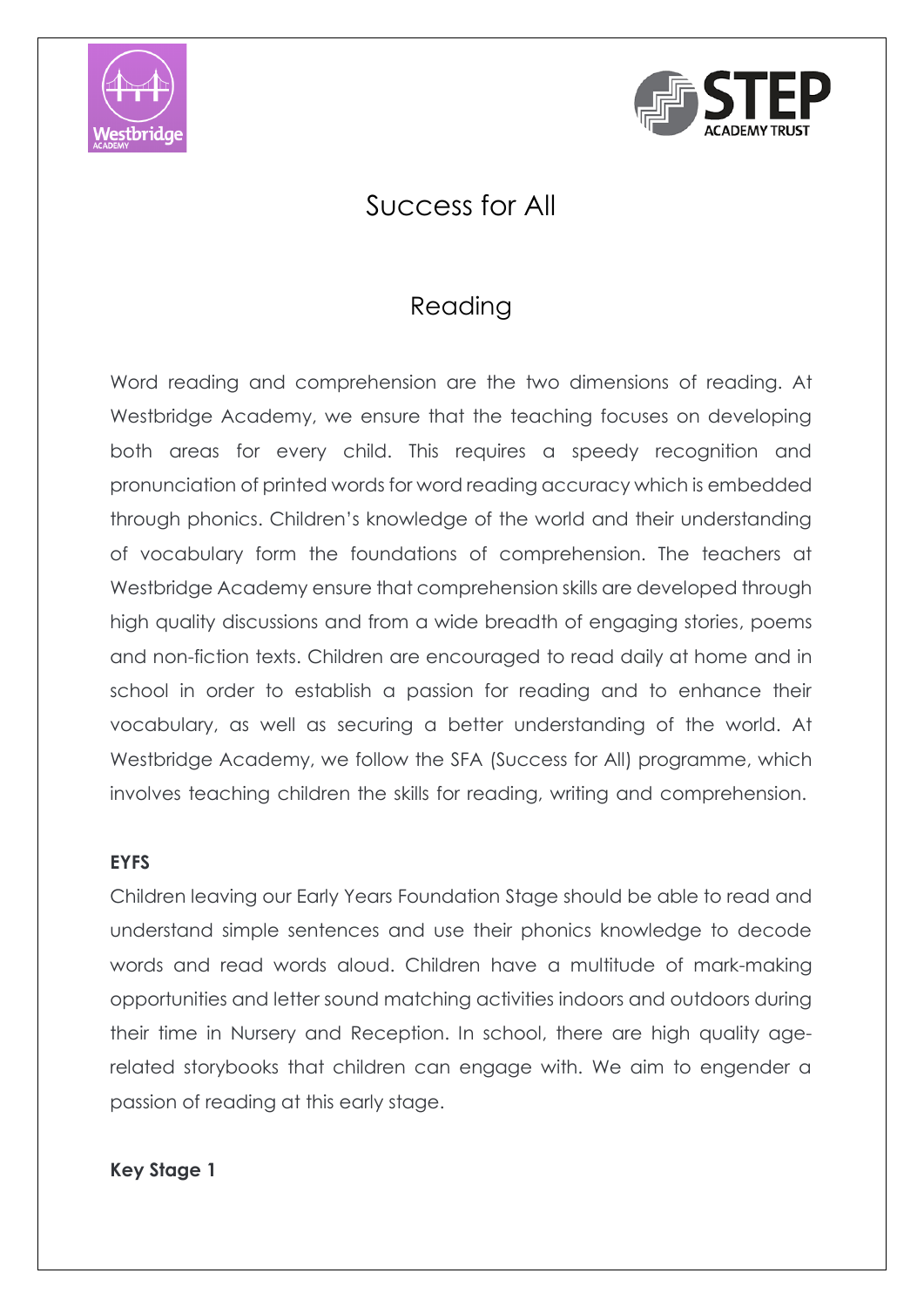



In our school, children's reading skills are developed through engaging with a variety of high-quality books. Our English approach and SFA programme ensures children are reading exciting books on a daily basis and are able to engage with poetry, fiction and non-fiction texts. Children are also taught the skills required to identify, understand and answer comprehension questions successfully. By the end of Year 2, children are taught to use their phonics knowledge to read confidently, accurately and fluently. Children also begin to focus on the specific skills required for reading comprehension e.g. inference, skimming and scanning; vocabulary and key facts retrieval.

### **Key Stage 2**

As children progress through KS2, they are able to read a wider range of books and poetry at an age-appropriate level. Their fluency should be mostly accurate and less conscious than in previous key stages. Teachers continue to enable children to engage with a wide range of texts in school through the English reading approach, Success for All, which is a strategy that has been chosen to enhance pupils' enjoyment and understanding of vocabulary as well as their comprehension of texts they have read. Children in Key Stage 2 are taught specific reading skills in five 90-minute SFA sessions per week.

## Writing

Transcription (spelling and handwriting) and composition (structuring ideas into speech and writing) are the two dimensions to writing. Teachers at Westbridge Academy ensure that teaching incorporates both with an opportunity for children to plan, revise and edit their writing. Children are also taught the vocabulary required to bolster their writing and spoken language. This is an expectation across all key stages at Westbridge. At Westbridge Academy, we use Success for All from Years 1-6, which involves engaging with an exciting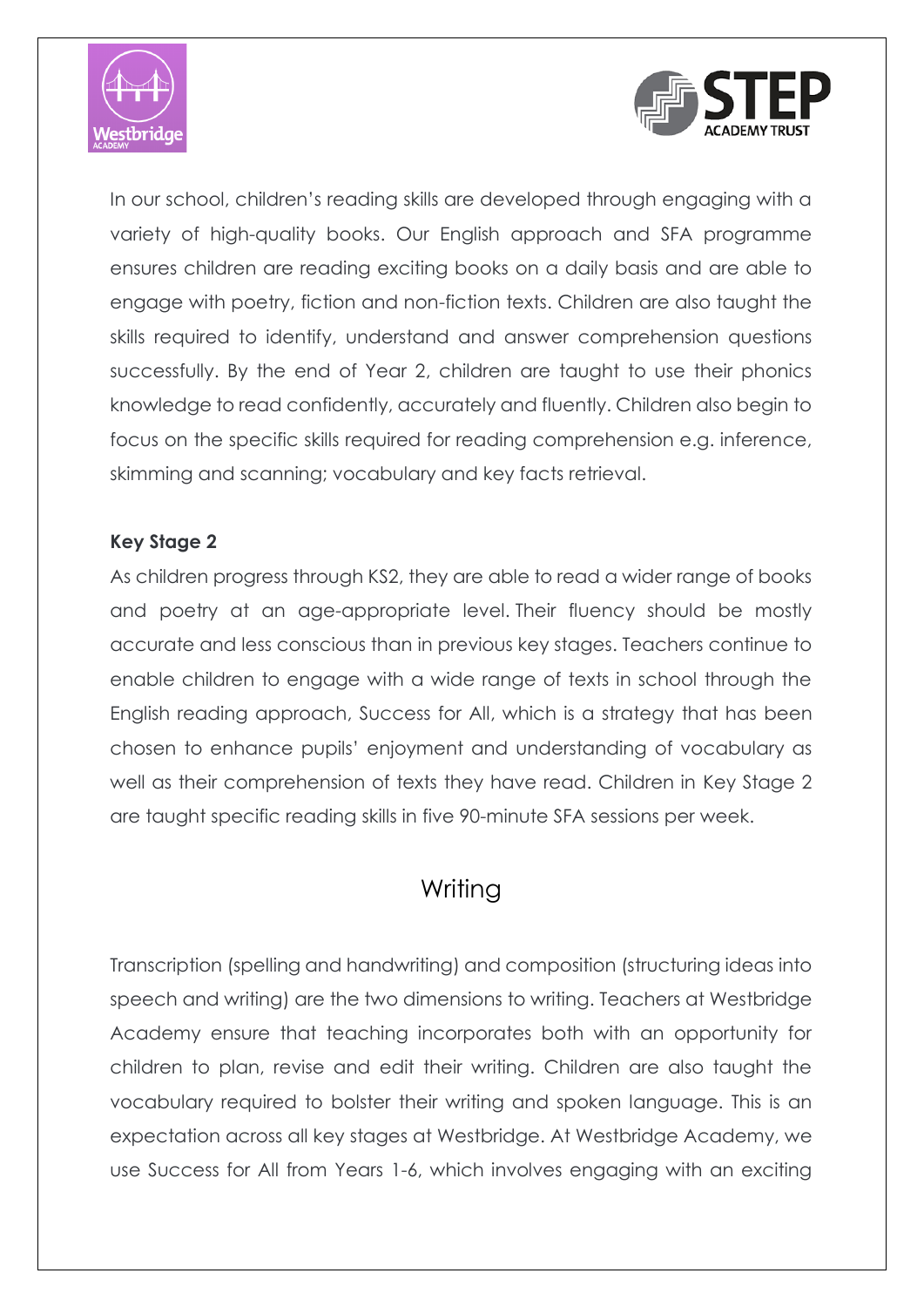



age-related book and producing in-depth writing based on it. In addition to this, writing is taught through our range of diverse curriculum topics.

#### **EYFS**

Children begin to use their phonics knowledge to write words that match their spoken sound in Early Years. They are expected to be able to write simple sentences that can be read by themselves as well as others. Teachers ensure the learning environment is engaging and stimulating for young children, allowing opportunities to engage with letters and sounds and mark making. In Nursery, children are encouraged to mark-make daily using gross and fine motor skills. In Reception, children have daily Write Away sessions in which they are encouraged to write in simple sentences.

#### **Key Stage 1**

Children develop the stamina to write narratives, recount real life events (in diaries and newspapers) and poetry. In KS1, children are also given the opportunity to think about what they are going to write by planning or saying their sentences aloud first. Children are encouraged to write down key words, including new vocabulary and vocabulary from their reading sessions, to help them structure sentences. Teachers provide regular opportunities for children to re-read their work, to check it makes sense and to edit what they have written. SFA (which takes place every day each week) allows numerous opportunities for these strategies.

#### **Key Stage 2**

As with reading, by the end of KS2, children's writing is expected to be fluent and autonomous. Children are taught to plan, draft, evaluate and edit their writing by identifying the audience and purpose for writing, selecting the appropriate grammar and vocabulary and by using the correct organisational and presentational devices to engage and guide the reader. In KS2, children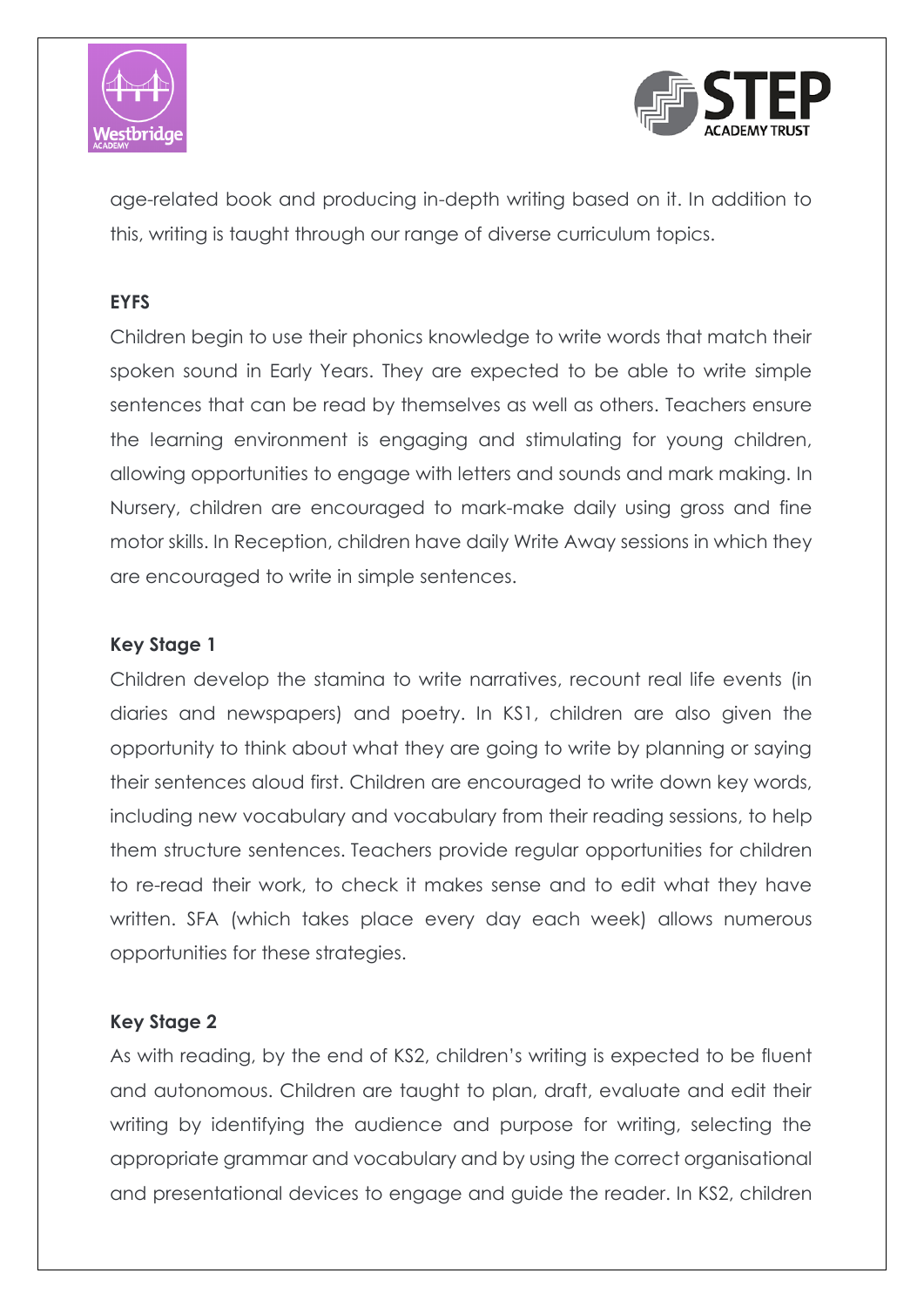



produce writing based on books from Success for All, as well as linking writing to their topic.

# **Handwriting**

In Early Years, pupils are encouraged to develop their fine motor skills through mark making. By Reception, pupils are taught to form letters accurately and cursive writing is modelled by the teacher. The expectation by the end of Year 1 is that children begin to form their letters in cursive style and this is developed through to Year 2 where children use cursive handwriting more confidently. Teachers ensure that handwriting is modelled at least twice a week in Years 1- 5. By the end of KS2, pupils are expected to write legibly, fluently and with increasing speed using pens.

## Spelling

### **EYFS**

In Early Years, children have an opportunity to practise green and red (tricky) words.

### **Key Stage 1**

Children are taught to spell by segmenting words into phonemes (sounds) and representing these by graphemes (letters). It is expected that by the end of Year 1 and 2, children are able to spell common exception and nonphonetically plausible words accurately.

### **Key Stage 2**

In Years 3, 4 and 5, children are expected to know how to spell the age-related common exception words which are taught and practised through timetabled spelling sessions. In addition to this, by the end of KS2, teachers ensure that